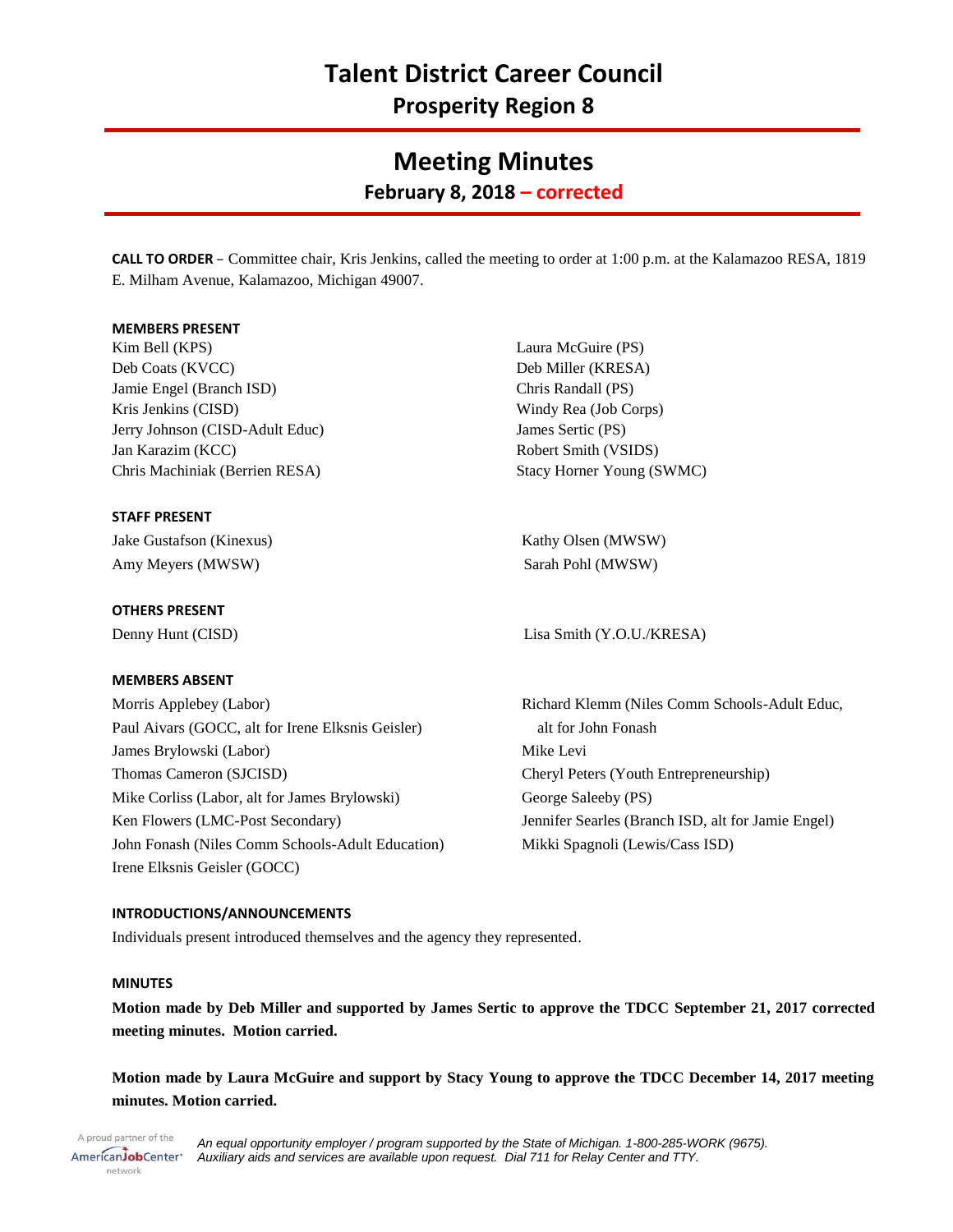## **CAREER & EDUCATIONAL ADVOSORY COUNCIL WEBINAR**

Talent District Career Council (TDCC) members participated in a webinar outlining the transition from a Regional TDCC to the Career & Educational Advisory Council (CEAC) that will become effective on April 1, 2018. The webinar opened with brief messages from Wanda Stokes, Director of the Talent Investment Agency and Roger Curtis, Director of Talent & Economic Development. The webinar covered the vision and objectives of local CEACs, as well as the composition requirements. TDCC members were informed that the current regional TDCC would be dividing into two separate CEACs with membership for each based on the two Michigan Works! areas located within the region. There were some questions regarding how this change will affect the regional fiscal agent for 61b, the Regional 61b Strategic Plan, and the regional fiscal agent for Adult Education. Answers were not available at the meeting and members requested further information. The new CEAC membership requirements does not include representation from the Adult Education sector; however, members who would be transferring to the Michigan Works! Southwest CEAC agreed that they would prefer that representation from Adult Education continue.

Kris Jenkins reported the dates for the Michigan Works! Southwest CEAC meetings for 2018 were scheduled for April 12, September 20 and November 8. The time of the meetings still needs to be confirmed. They will begin no earlier than 1:00 p.m. and end no later than 3:30 p.m. Jake Gustafson reported Kinexus will also schedule three meetings for 2018 and their CEAC members would be informed of the dates once they were selected.

TDCC members were reminded that the next and last TDCC meeting will be on March 28, 2018. An important action item will be to review and approve the Secondary Perkins Plans.

The PowerPoint presentation from today's webinar will be shared with TDCC members once it became available.

### **UPDATES**

### **Regional Prosperity Initiative**

Deb Miller updated TDCC members on the survey from the Regional Prosperity Initiative (RPI) that was recently sent out to community partners, including members of the TDCC. She reported the survey would be resent with hopes of receiving more diverse feedback from members of the community, especially those in the counties of Berrien, Branch, Cass and St. Joseph. Deb also reported Vince Carahaly was elected as the new chair for the seven-county Southcentral Michigan Planning Council. Kathy Olsen offered to resend this survey to TDCC members following the meeting with a request for it to be shared widely.

### **Workforce Development Board Update**

*Workforce Development Board for Michigan Works! Southwest* - Kris Jenkins reported the Workforce Development Board for Michigan Works! Southwest is scheduled to meet tomorrow, February 9, 2018; however, due to weather concerns, the meeting may be rescheduled.

*Workforce Development Board for Kinexus* – Jake Gustafson reported the Kinexus Workforce Development Board was working on the transition of TDCC to CEAC. Mr. Gustafson also reported the Board was working on their new three to five-year strategic plan which includes a focus on the Tri-County Manufacturing Coalition and increasing registered apprenticeships through a collaboration with Lake Michigan College (LMC) and Southwestern Michigan College (SMC).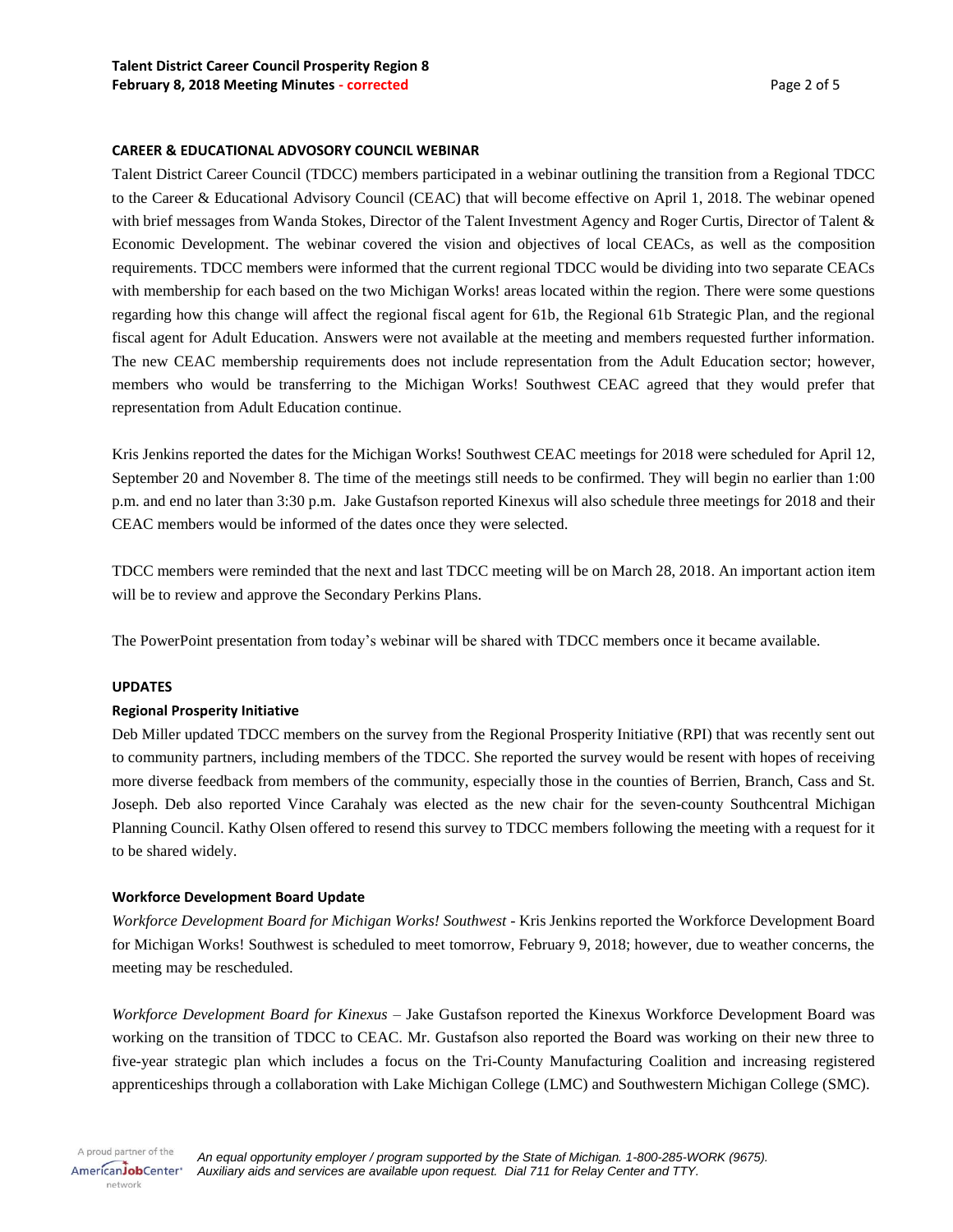### **Adult Education Update**

Jerry Johnson referred TDCC members to the Section 107 Regional Project Narrative for Adult Education and the Statewide Section 107 Allocation Criteria that were included in the agenda packet. He reported the proposed edits that were highlighted in both documents were finalized. He thanked Kathy Olsen for sending out the Request for Proposal (RFP) information for Adult Education funding that is available through the State School Aid Act Section 107 grant. Mr. Johnson announced that the Section 107 RFPs that were set by the Adult Education Transition Workgroup are due on March 16, 2018. He also reported the next regional Adult Education provider meeting is scheduled for March 12, 2018. The selected providers for Adult Education will be announced by March 19, 2018. Individual submission to MEGS will take place around the end of April to mid-May for programs that begin July 1, 2018. He reported local school districts and intermediate school districts are eligible providers and other entities can partner with them to apply.

# **Community College Updates**

*Kellogg Community College (KCC)* – Jan Karazim reported Kellogg Community College (KCC) currently has several new certificate and degree programs at the approval level including: Neuro-diagnostics, Medical Assistant and Medical Billing. She also reported KCC is purchasing mobile equipment that can be used for some of the training. With this transition they can take mobile technology to the East side of Calhoun County where transportation is a barrier for many students. The priority for the FY18-19 Perkins funding will be a focus on competency-based, in-demand training. She reported there is a new superintendent at Lakeview High School with experience starting career pathways in the 9<sup>th</sup> grade for health careers.

*Kalamazoo Valley Community College (KVCC)* – Dr. Deb Coates reported that Kalamazoo Valley Community College (KVCC) has multiple programs at different states of approval, one program being a Healthcare AAS degree with common core components and another an AAS degree in Mechatronics. She also reported KVCC is revamping their EMT and welding programs. The MAT<sup>2®</sup> Training for CNC has one more class period and there is some discussion regarding starting a cohort for Mechatronics. Ms. Dr. Coates reported KVCC will again be offering career-based summer camps for middle school students. These summer programs have grown from one program in year one, to three programs in year two, and six programs this year. The Early Middle College (EMC) event held this past Tuesday at the Air Zoo drew 800 people.

*Southwestern Michigan College (SMC)* – Stacy Young reported Southwestern Michigan College is currently in the middle of a \$9.6 million construction project for a new nursing building that will include simulation labs. SMC is also working with Ferris State University on a program for Elementary Education as well as eight different degree pathways with Indiana University of South Bend (IUSB). She reported IUSB came to SMC due to its proximity to the student population they were serving. She further reported the faculty at SMC recently voted to unionize.

*Lake Michigan College (LMC)* – No report.

*Glen Oaks Community College (GOCC* – No report.

### **Employer Updates**

TDCC members discussed the low unemployment rate and the effect it is having on wages. Jim Sertic reported that with the area's unemployment rate being low, there has been an increased effort to target the under-employed. He shared his belief that most open positions in the area were technical in nature and that he was impressed with the trainings being offered to fill that gap. Mr. Sertic also reported wages are beginning to show a slight increase locally, which is good;

A proud partner of the AmericanJobCenter<sup>®</sup> network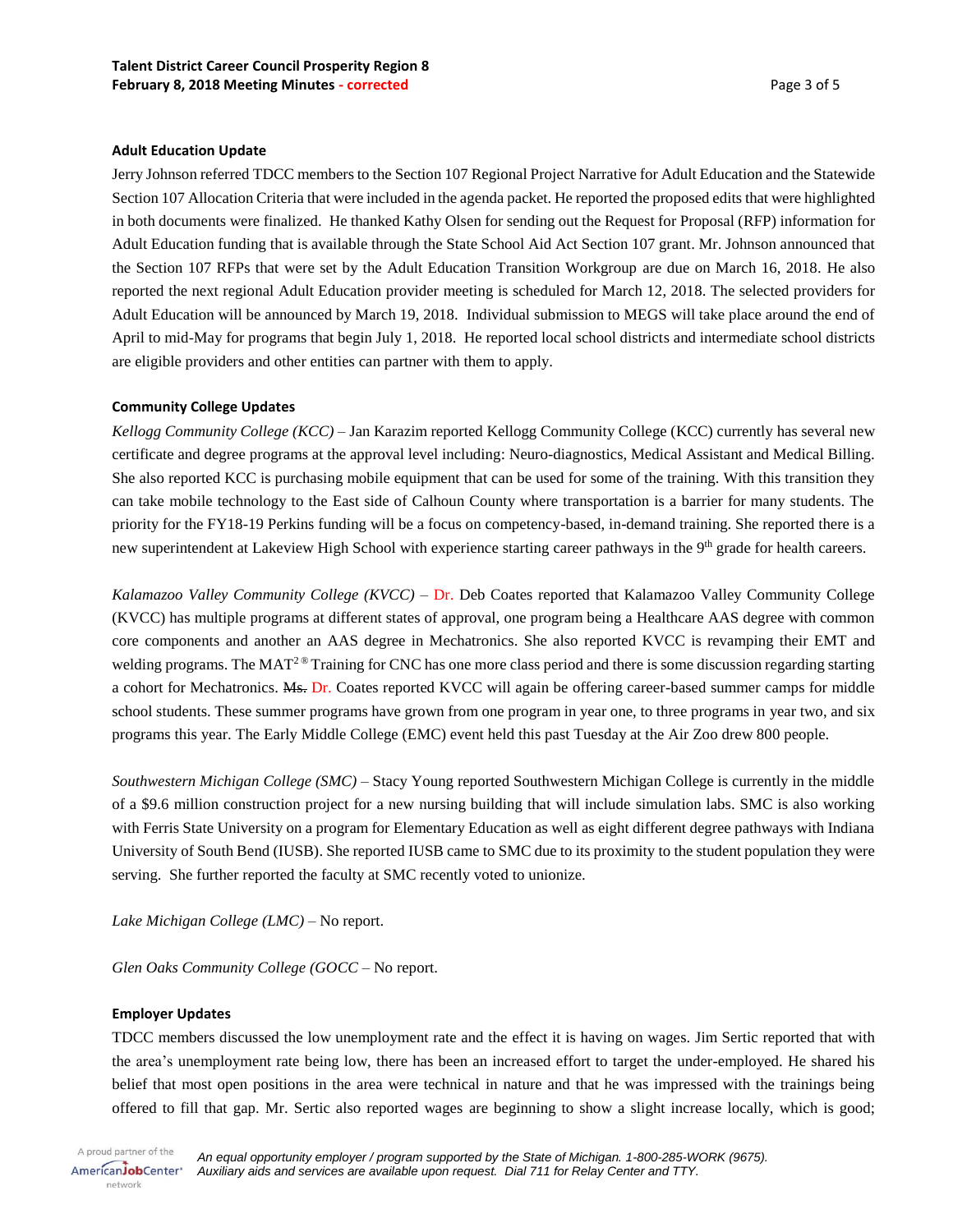# **Talent District Career Council Prosperity Region 8 February 8, 2018 Meeting Minutes - corrected** Page 4 of 5

however, on a national scale, many companies are giving one-time bonuses instead of wage increases. Regarding the event held at the Air Zoo this past Tuesday, from a business perspective, he would encourage more marketing for future events. He reported the MiCareerQuest event held in November 2017 was huge undertaking and it provided career exploration for many students.

Laura McGuire reported at DENSO North America, 42% of employees are eligible to retire today. In all job title areas, especially in skilled trades, they are looking at a 7% growth. DENSO has been targeting individuals enrolled in Early Middle College (EMC) with the idea of developing entry-level staff internally to move them up the career ladder. She shared information about a School-to-Work apprenticeship in Tennessee and DENSO is discussing how to implement this in Calhoun County. She gave an example of an individual starting as an entry-level production worker who could move into various positions and eventually become a maintenance journeyman. In addition to the apprenticeship model, other ideas to grow the workforce included factory tours and portable training units to entice high school students and their families. Jan Karazim stated that the new mobile equipment that Kellogg Community College is purchasing will be helpful for these efforts. Ms. McGuire reported DENSO is interested in exploring other suggestions. Deb Miller reported the high schools need teachers; another member suggested that perhaps newly retired individuals who have experience working in industry would be interested in teaching.

Many TDCC members agreed that a key to recruiting new talent into manufacturing was to target parents to help dispel the negative image technical and skilled trades career paths currently have. One suggestion was to invite alumni to speak to teachers, school boards, parent-teacher organizations, principals, superintendents, and other stakeholders. Members agreed it is equally important to promote all jobs in the manufacturing industry which includes engineering and front-office jobs such as purchasing, business planning, etc. and to promote if a company pays for training.

Chris Randall reported with the low unemployment rate, the pressure is increasing on business to raise wages.

# **Secondary School Updates**

*Berrien RESA* – Chris Machiniak reported Berrien RESA received 86 applicants for the 5<sup>th</sup> year Early Middle College, their target was 60. They will be interviewing all 86 EMC applicants. Berrien RESA partners with Southwestern Michigan College (SMC) and currently there are more than 100 students already enrolled. Several small programs benefitted from the 61c funding including the addition of a welding lab with 20 new stations. With community backing, Berrien RESA hopes to start-up a CNA class this year and another next year at SMC and Lake Michigan College (LMC). LMC will be hosting a Hospitality Job Fair on April 9 at the Benton Harbor campus and on April 11 at the Niles campus. The culinary program will feature a Chop Challenge in the middle of the Job Fair with teams made up of four individuals. The event is open for regional participation.

*Van Buren Intermediate School District (VBISD)* – Robert Smith reported that for Career & Technical Education (CTE) Awareness Month, Van Buren ISD has been sharing "Fun Facts" about CTE as part of their daily school announcements. To increase their followers on social media, VBISD recently started a "Social Media Challenge" where students become eligible to win a prize through the likes and shares on the Van Buren ISD page. Van Buren ISD is focusing more on Early/Middle College. They currently have three cohorts of 22 students each and wish to expand to cohorts of 35.

*Calhoun Intermediate School District (ISD)* – Kris Jenkins reported Calhoun Intermediate School District (CISD) received a grant in the amount of \$200,000 and it was used to purchase new welding equipment. They are considering doubling the

A proud partner of the *An equal opportunity employer / program supported by the State of Michigan. 1-800-285-WORK (9675).* AmericanJobCenter\* *Auxiliary aids and services are available upon request. Dial 711 for Relay Center and TTY.* network